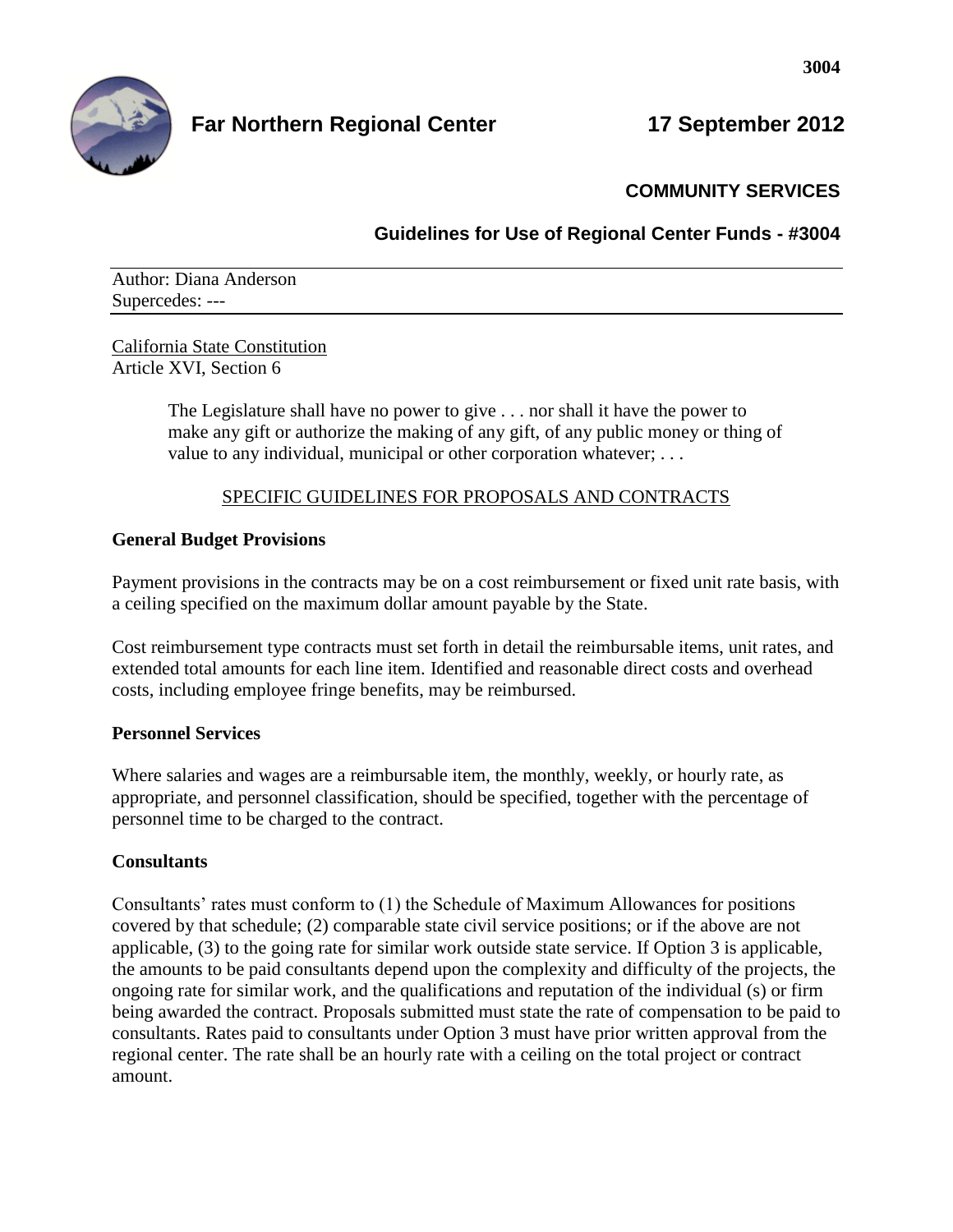## **Travel**

Any reimbursement for necessary traveling expenses and per diem shall not exceed FNRC staff travel reimbursement rates. No travel outside the State of California shall be reimbursed unless prior written authorization is obtained from DDS.

#### **Real Property**

Payments are not permitted for construction, renovation, alteration, improvement, or repair of privately owned property that would enhance the value to such property to the benefit of the owner.

Monies may be used to modify residential and day program facilities to meet fire and life safety requirements of the fire marshal and/or the local licensing agency. Proposals requesting facility modifications must include three bids to be considered for funding. The following are examples of fire and life safety modifications:

- \* Wheelchair ramps;
- \* Handrails;
- \* Fire sprinkler systems;
- \* Bedroom exit doors;
- \* Bathroom fixtures designed for non-ambulatory individuals;
- \* Widening of hallways;
- \* Installing fireproof doors:
- \* Exit alarms; and,
- \* Fencing around swimming pools.

Monies cannot be used for modifications that are solely aesthetic in nature or are not necessary to meet fire and life safety requirements.

If a site requires extensive modification, another location should be considered.

Rent for a facility is a reimbursable expense. The rent should not exceed the rental rates for an equivalent size facility in the area where the program will be situated. Rental of a facility may not include an option to purchase.

#### **Equipment**

All equipment of any kind purchased from funds advanced or reimbursed under the terms of this agreement is the property of the State. Equipment is any item purchased by the vendor that has a unit acquisition cost of at least \$1,500 or a normal useful life of at least three years. The contract must include a detailed inventory of any equipment purchased with these monies. Prior authorization of the regional center, in writing, is required prior to reimbursement for any articles, supplies or equipment exceeding \$1,500 in cost. A justification, including the reasonableness of the cost, is required prior to authorizing such purchases.